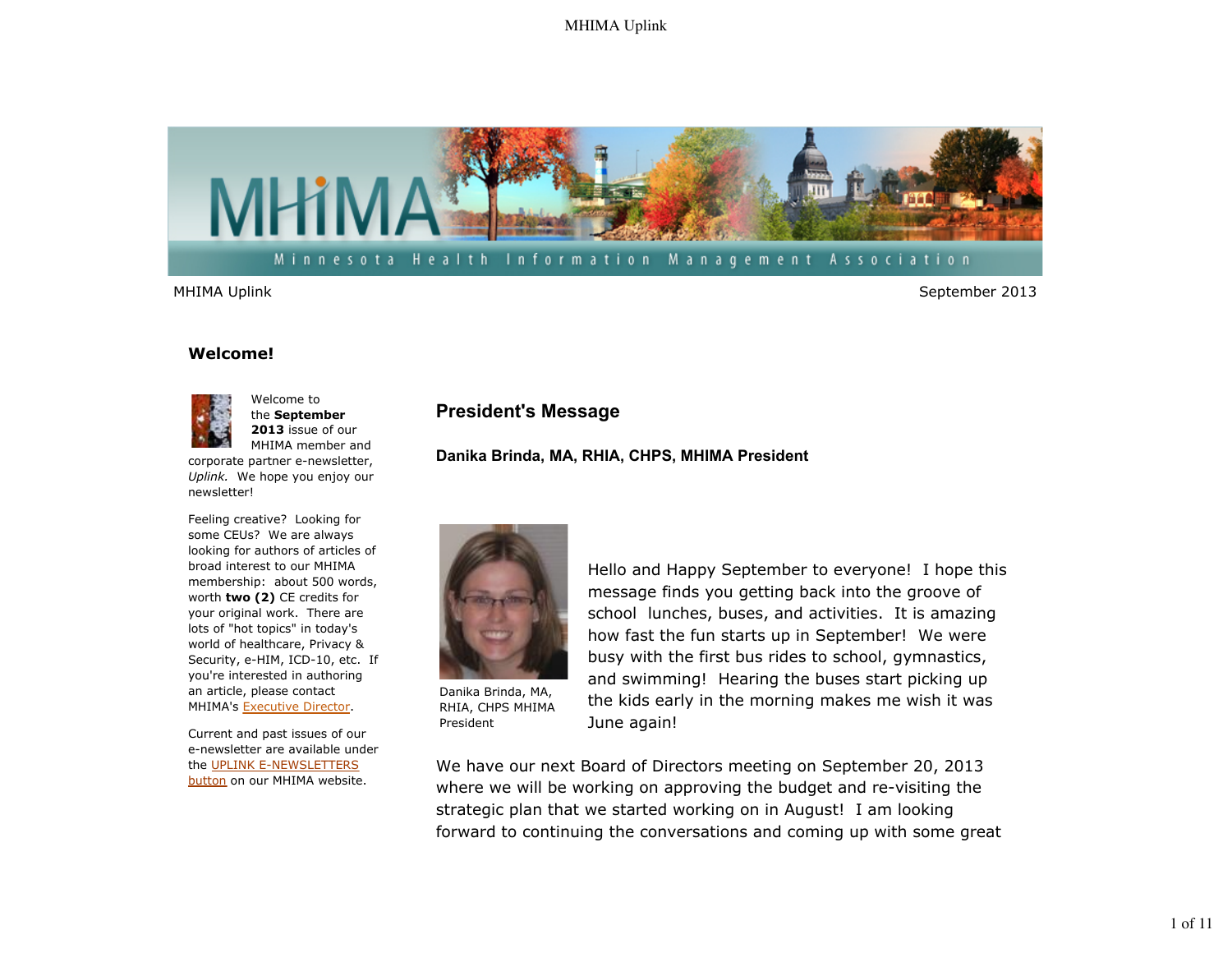



**Vision:** The Minnesota Health Information Management Association, together with AHIMA, will set the standard and be the recognized leader in health information management practices, technology, education, research, and advocacy.

#### **Mission:** MHIMA is

committed to the professional development of its members through education, networking, and life-long learning. These commitments promote high quality health information and benefit the public, health care providers, and other clinical data users.

Back to Top

activities for the next year. Watch the MHIMA calendar as we should be getting some great events posted soon!

The Annual Meeting Committee has started their adventure into planning speakers and tracks for the 2014 Meeting at the DoubleTree in Bloomington. If you have any suggestions or ideas, we ask that you send them in as it always is best to see and hear what you want to see at our Annual Meeting! You can send suggestions to executivedirector@mnhima.org.

This month brings the deadline for the Omnibus Act of 2013, which changes some of our privacy and security practices within our healthcare organizations. The official compliance date is September 23, 2013. You should be working hard on updating and implementing the new policies, procedures, and processes. We still have the recording of the MHIMA Webinar available if you need it! Contact Deb Switzer, MHIMA Executive Director, executivedirector@mnhima.org, if you are interested in purchasing the recording!

Enjoy the fresh fall season that is starting to come around us! It is a great time of year! Make sure to check out the job bank if you are looking for a new and exciting career!! http://www.jobbanknetwork.com/mnhima/

I am always here for suggestions or ideas! dbrinda@css.edu

Danika

**MHIMA Member Spotlight**

Greetings from the Marketing and Communications Committee!

Back to Top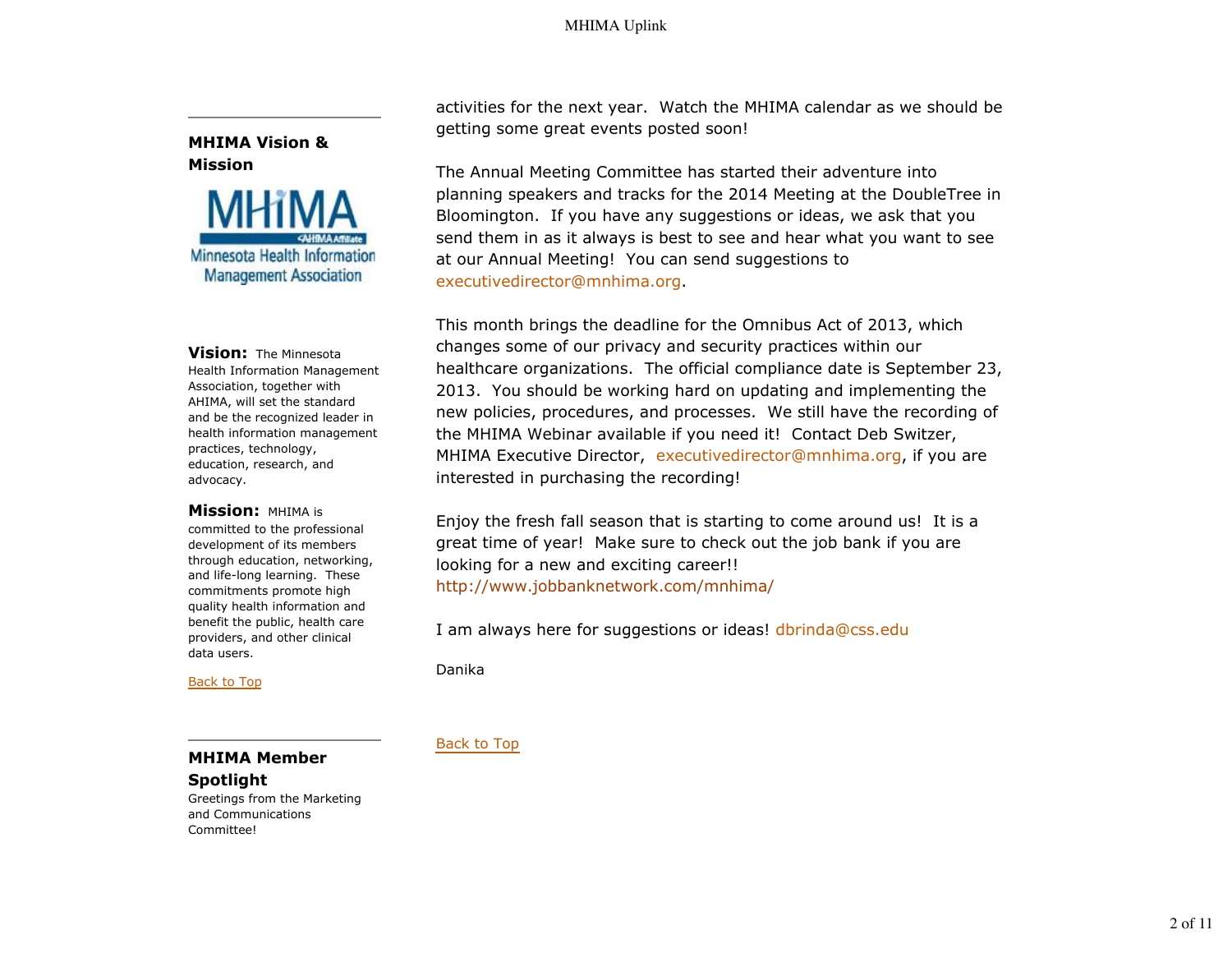It is our goal to highlight MHIMA members as a fun and interesting way to get to know our diverse and multi-talented group. Want to be in the spotlight? Know someone who should be? Please send names of individuals you would like to know more about, or volunteer yourself to "be in the spotlight" in our monthly e-newsletter.

Criteria for suggested individuals might be, but is certainly not limited to:

New MHIMA member New to active involvement with MHIMA MHIMA member with an interesting or unique job

Forward your suggested name(s) to Jon Cloutier or Amanda Maas.

Back to Top

## **Staying Connected with MHIMA**

Want to stay connected with MHIMA? Be sure your AHIMA profile information is up-to-date.

When is the last time you reviewed the information in your AHIMA profile? Have you changed positions? Do you have a new email address? Have you recently moved? MHIMA depends on the member information in

# **Vote in the AHIMA Election until September 23, 2013**

Please exercise your right to vote in the AHIMA Election. Minnesota jumped out ahead in this election with the highest percentage of voters, but then dropped back to 2nd place among component state associations. We can do better!

Stephanie Luthi-Terry, MA, RHIA, FAHIMA, is running for one of three open positions on the AHIMA Board of Directors. Click here for Stephanie's campaign flyer. Congratulations, Stephanie on your nomination!

Click here for the AHIMA Voting Link.

Vote for candidates for the AHIMA Board of Directors and CCHIIM Commissioners.



Stephanie Luthi-Terry, MA, RHIA, FAHIMA

Back to Top

# **TOP 5 REASONS TO VOTE IN THE 2013 AHIMA ELECTIONS**

1. I paid for the privilege

Your annual AHIMA member dues include your right to vote in the annual AHIMA election.You have an opportunity to vote for the Association's president-elect, three directors and a member on The Commission on Certification for Health Informatics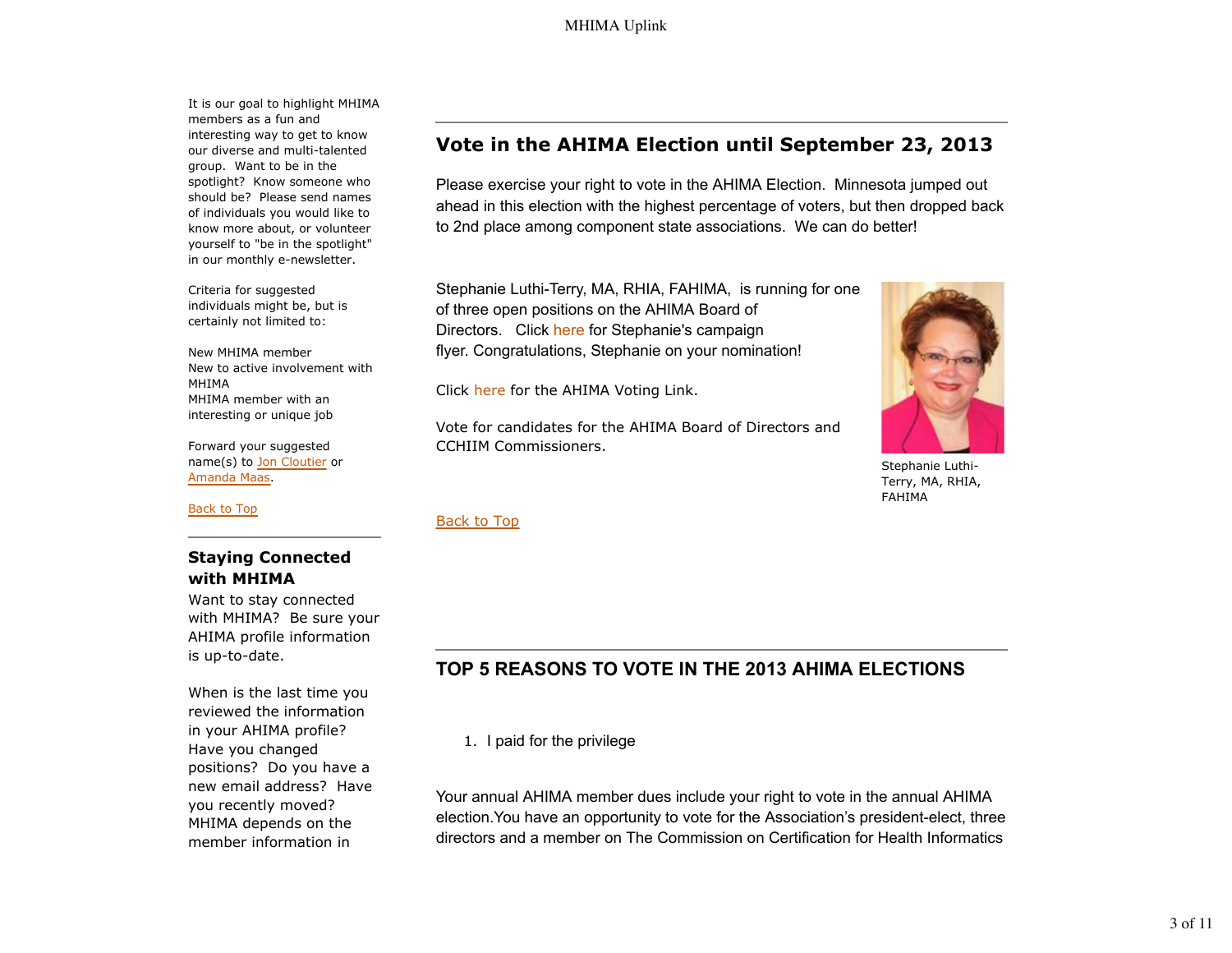your AHIMA profile on a regular basis, including how we communciate with you.

Take a couple of minutes today and visit the AHIMA website, log in with your seven-digit AHIMA member number and your last name, and click on "My Profile/Dues Renewal." Review all of the sections and update any old information.

In the section for **Component State Association (CSA) Selections**, may we ask that you check "YES" to select e-mails about products and services and "yes" to Postal Mailings. "CSA" stands for the state that you want to be associated with as an AHIMA member. MHIMA uses email as our primary method of communication, and occasionally land mail. If you check "no" in either of these options, you don't receive either type of communication from MHIMA.

Remind your colleagues to update their profile as well.

and Information Management (CCHIIM).Polls will be open for a two week period from September 3 - 23, 2013.Voting is a simple one-step process.

## 2. I want my issues addressed

For a two-week period, August 19 – 30, 2013, candidates will be available on-line in the AHIMA Community to answer questions, comment on issues and chat with you about your leadership agenda.During the two weeks, you will have real-time access to ask your questions, share your issues and become better informed about the candidates.

3. I like control

You have the power to vote for the AHIMA candidates you feel will best represent you.At the state level, you have the opportunity to choose your component state association's board leadership and the delegates who will serve in AHIMA's House of Delegates.State delegates play a key role in approving standards for certification and accreditation and in revising AHIMA Bylaws.State delegates also engage in issues forums and developmental discussions that eventually lead to AHIMA programs and services, which can affect the very structure of the Association.You can discuss your concerns with your state delegates, who can then share the information at the House of Delegates meeting or at delegate leadership seminars.

4. I could achieve Big Audacious Goals – Who knew?

Once you've voted, endorphins are released and you will say "yes" to a CSA or AHIMA volunteer role such as CSA officer, AHIMA practice council, AHIMA director, AHIMA president.Who knew the simple act of voting could help Lynne Thomas Gordon and AHIMA achieve Big Audacious Goals?

5. I could expand my network– I could find a new job, a significant other or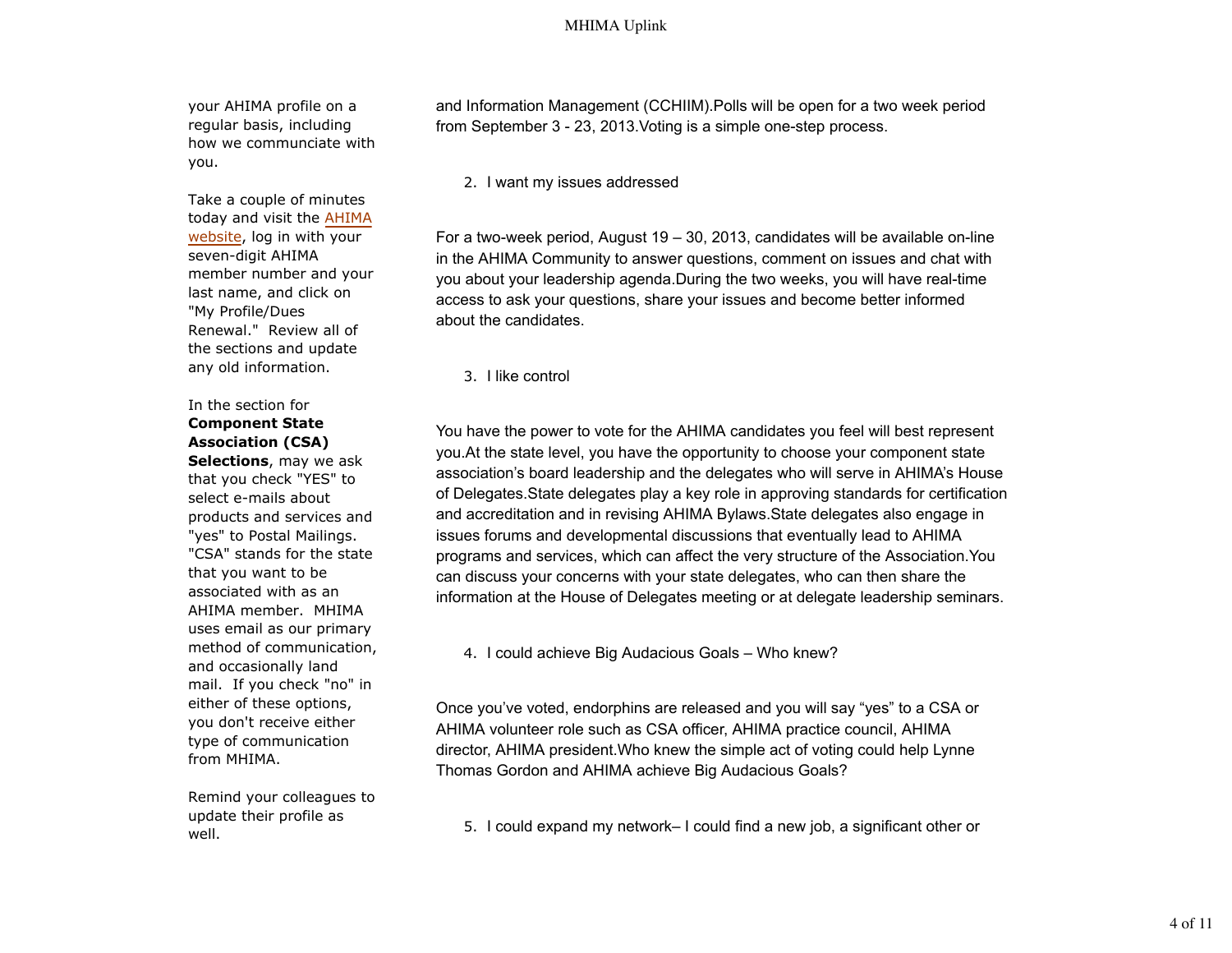MHIMA respects its members' and nonmembers' Internet privacy and right to choose which communications they want to receive. If you prefer not to receive MHIMA e-mails, please go here to unsubscribe. You will need your AHIMA ID and password. If you don't know your password you can use your e-mail address of record and it will be sent to you.

Back to Top

### **MHIMA Job Bank**

Are you seeking a job? Are you an employer looking for a potential employee? Is your facility looking for someone with a skill set of MHIMA members?

Be sure to check out the MHIMA Job Bank Network on our website, which continues to be very popular. New positions are posted on a regular basis. On the Job Bank page, you'll find information about registering as a "job seeker" or as an "employer." Check us out often!

**Job Seekers:** There is no fee to register.

**Employers:** Job posting fees are very reasonable and position postings are open to everyone visiting our Job Bank as a job seeker. E-blasts of job just more friends.

You could meet people on the AHIMA Community forum that have the same goals and issues that you have.Who knows where those relationships could take you?

Please show your support for AHIMA and all that it means to you professionally and personally and vote for the candidate that will best represent you.

Diane Larson, MA, RHIA, CHPS, FAHIMA Chair, Nominating Committee

### **CALL FOR SPEAKERS/TOPICS FOR ANNUAL MEETING 2014**

MHIMA members are invited to submit topics you want to hear about at the annual meeting in April/May of 2014 and names of speakers to present on those topics. Please send those topics and names to Chris.Lucas@TRIA.com and Emily.Morley@allina.com, the 2014 Annual Meeting Co-Chairs.

### Back to Top

# **HIT Week September 16-20, 2013**

National Health IT Week is right around the corner. Please visit the following link to learn more.

#### http://www.healthitweek.org/activities.asp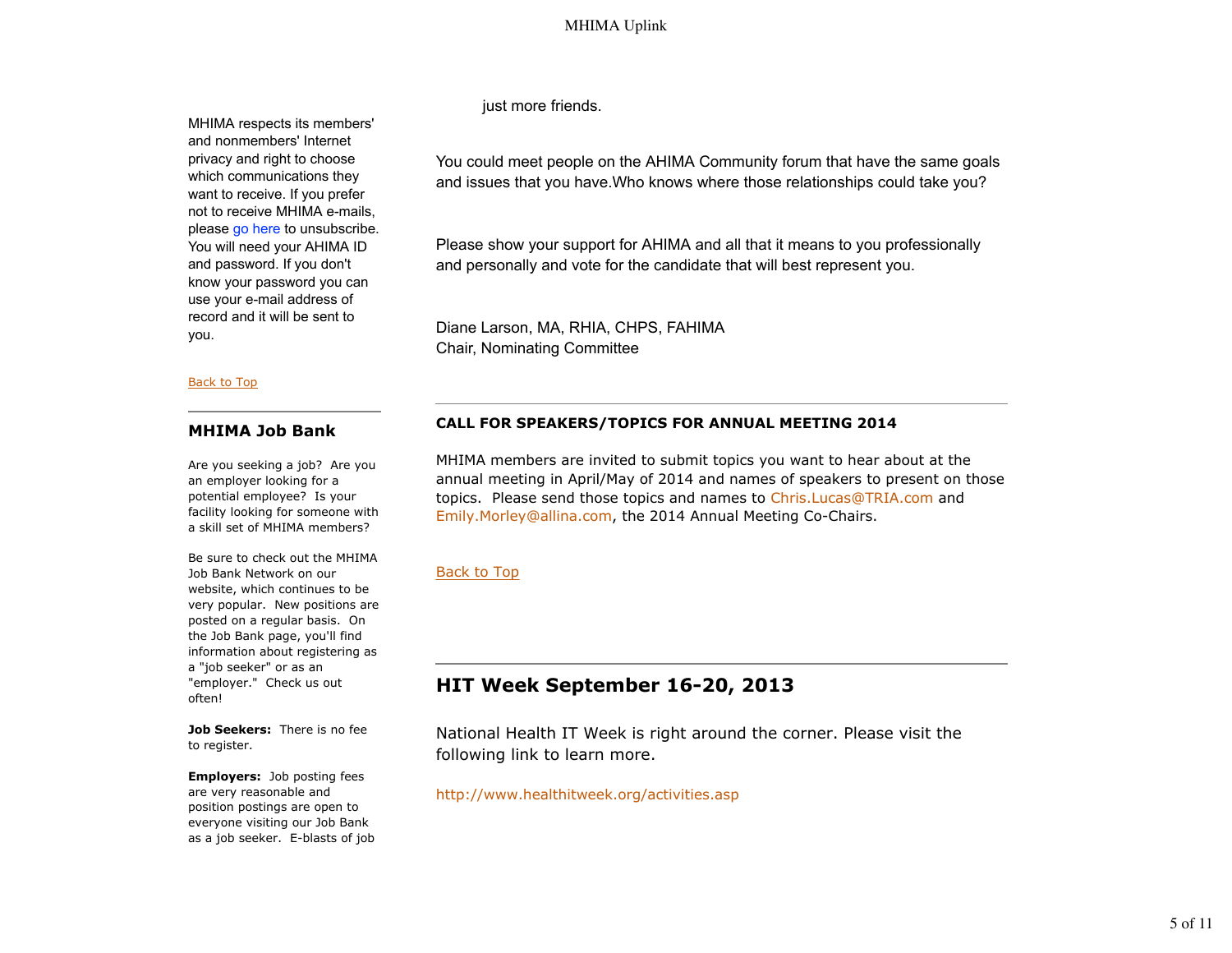announcements are available for purchase and reach a targeted audience of MHIMA members who receive emails.

Click here to visit the MHIMA Job Bank.

Back to Top

## **Stay Up-to-Date with MN e-Health**

If you aren't receiving the weekly electronic MN e-Health Update newsletter, consider signing up for it. This publication, from the MN Department of Health, keeps you current with issues related to e-health, including HITECH, Meaningful Use, Privacy & Security and others. You'll also find links to e-Health resources available for your use. To subscribe, click here.

#### Back to Top

## **MHIMA Promotional Items**



supply of drink cups and travel mugs for sale. The cost is

\$11.00 each, including sales tax.

## Back to Top

# **It's Here ... the 2013 MHIMA Legal Reference Manual!**

The 2013 electronic MHIMA Legal Reference Manual is now available for purchase. There are many changes with the 2013 revision, most notable the format. The manual will no longer be purchasable on CD. Instead we are going-live with an electronic subscription. There are also a variety of content changes including the consolidation of information as well as the addition of new information including:



MHIMA 2013 Electronic Legal Manual

- Chapters 1: *Health Care Records* and 2: *Retention* have been consolidated and are together Chapter 1: *Legal Health Record*.
- The section titled *ARRA* is now Chapter 2 with added information about the HITECH Act.
- Chapter 4: *Legal Proceedings* has new information regarding criminal proceedings
- Chapter 5: *Disclosure/Release of Information and Patient Access* has new information on Third Party Record Reviewers, Government Audits, DMEPOS, and Genetic Information.
- Chapter 9: *Home Care and Hospice Records* has updated information throughout the chapter
- Chapter 12: *HIPAA* rearranged and added information to better reflect 45 CFR 164
- Updated *Disclosure and Tracking Matrix*, *Websites/Links* and *Mergers and Acquisitions* addendums

The Legal Reference Manual Committee held an educational session at the annual meeting on Thursday, April 25<sup>th</sup> titled "Add Value to Your Organization: 2013 MHIMA Electronic Subscription Legal Reference Manual". The committee was also be available at the MHIMA Booth to answer questions and demonstrate the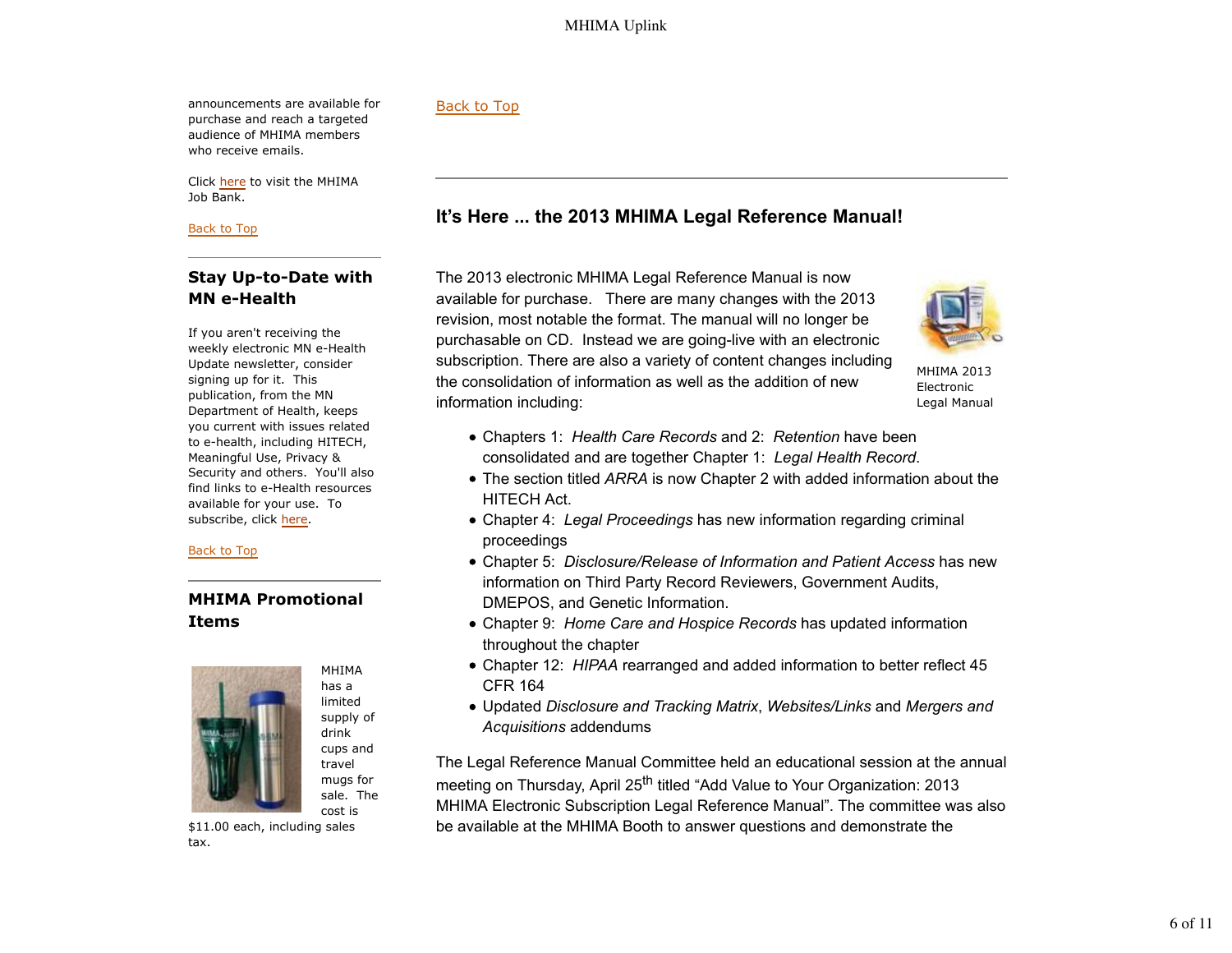| Click here to order! | manual. Demonstrations will also be held at the Rural Health Conference and<br>Minnesota e-Health Summit in June.                                                                                                                                                                                              |
|----------------------|----------------------------------------------------------------------------------------------------------------------------------------------------------------------------------------------------------------------------------------------------------------------------------------------------------------|
| Back to Top          | There is a new webpage for the Legal Reference Manual on MHIMA's website.<br>From the main page click the Legal Manual button in the left column. There is a list<br>of pricing options and frequently asked questions for your convenience, as well as<br>the link for ordering the manual. Here is the link: |
|                      | http://www.mnhima.org/aboutus/aboutus9.html                                                                                                                                                                                                                                                                    |

Back to Top

# **The Legal Manual Committee is Looking for HIM Professionals in Non-Traditional HIM Roles**

Indian Health Services, Dentistry, Chiropractics, Veterans Administration, Public Health, Optometry, Podiatry, etc …

Do you or someone you know work in a non-traditional HIM setting? If you answered "yes", then MHIMA needs your help.

The Legal Reference Manual Committee is searching for experts in non-traditional HIM roles to help author a new chapter in the MHIMA Legal Reference Manual for "Non-Traditional HIM."

The list above covers a few areas we've brainstormed for this chapter but there could be more! This does not include Hospitals, Ambulatory Care, Home Health, Hospice, Long Term Care, or Behavior Health since there are already specific chapters covering these areas of practice in the Legal Reference Manual.

For questions or to sign up to help, please contact Linnea Hansen at linnea.hansen@allina.com or Andrea Heikkinen at andrea.heikkinen@yahoo.com.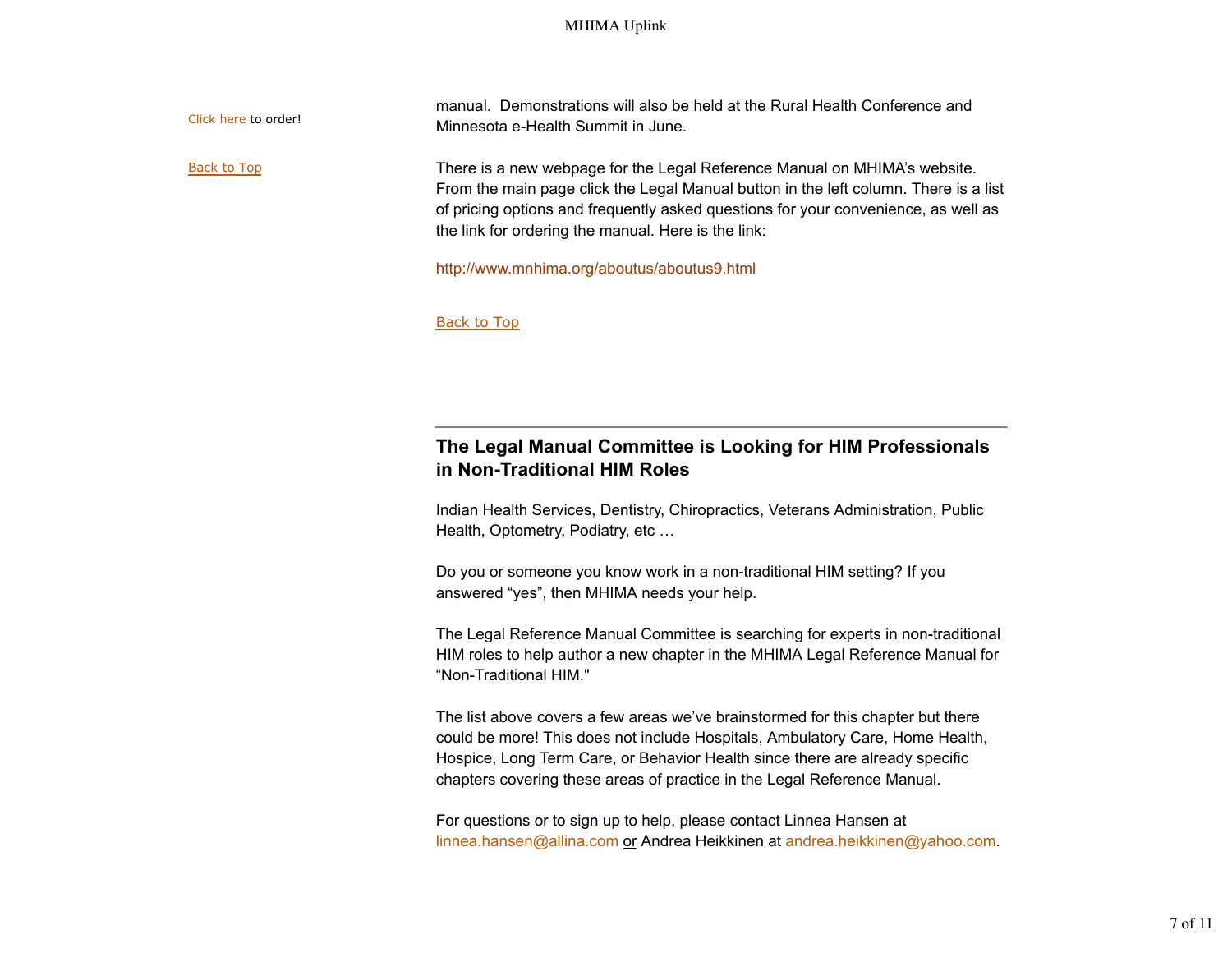## Back to Top

## **MHIMA Is on Facebook!**

Please check out the new MHIMA page on Facebook! To find the MHIMA page, search for MN Health Information Management. Click "Like" to start receiving our MHIMA page updates!

We are looking to use this tool as another way to communicate to our members. So far, the following items have been added to the page:

- Calendar of Events
- Notes/Member Spotlights
- Pictures
- Uplink Article Reminders

The Marketing & Communications Committee is continuously adding new information to the page and we are always looking for ideas. If you have any suggestions regarding the Facebook page, please email marketingcommunications@mnhima.org or send us a message using Facebook!

Sincerely, Amanda Maas, RHIA, CHPS Marketing & Communications Committee Co-Chair

Back to Top

# **AHIMA Releases ROI Toolkit**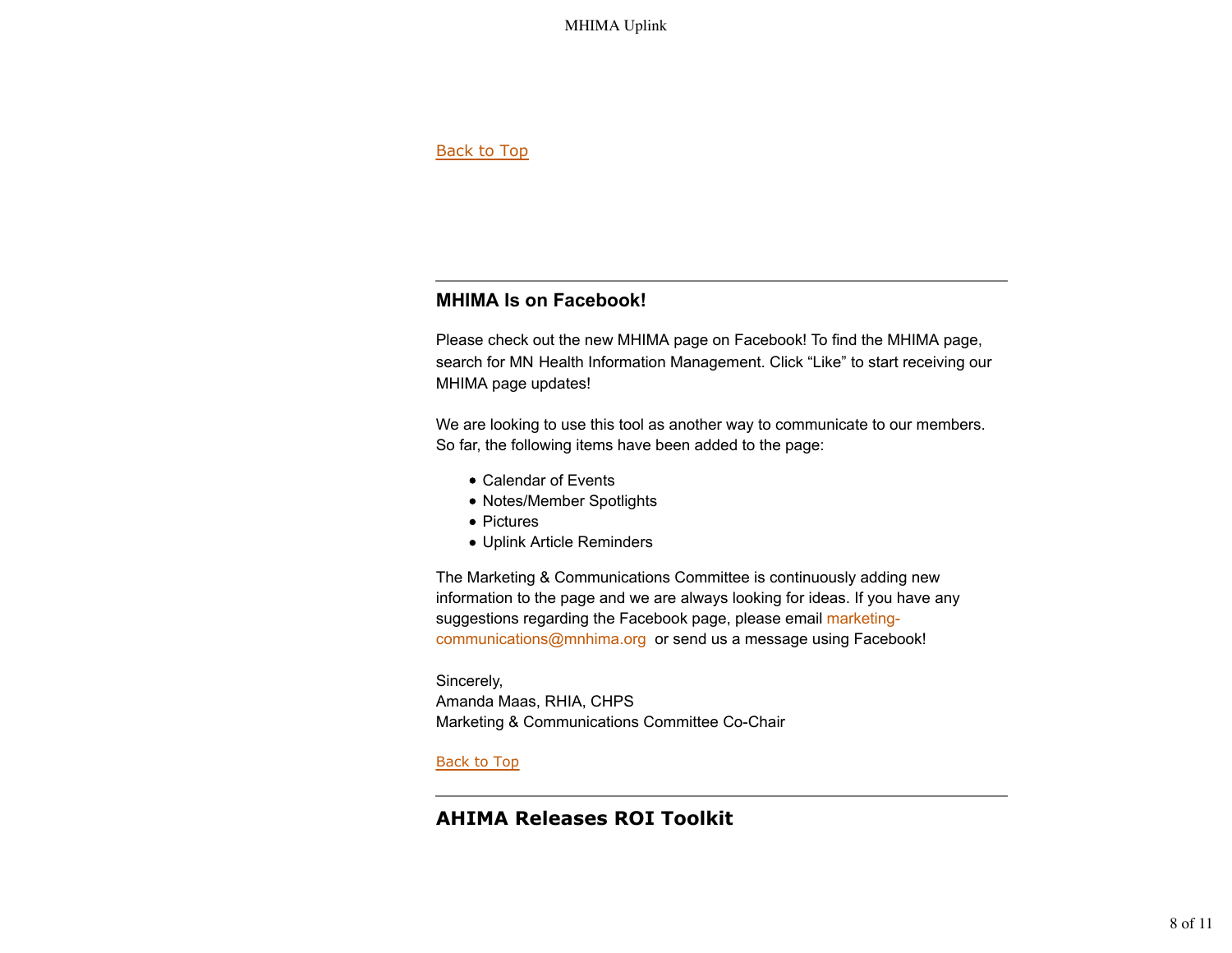AHIMA recently released the 2013 ROI Toolkit: A Practical Guide for the Access, Use, and Disclosure of Protected Health Information.

This invaluable guide will assist HIM professionals in all health care settings. To access the guide, click the link below. You will need your AHIMA User ID and Password to access the guide.

http://library.ahima.org/xpedio/groups/secure/documents/ahima /bok1\_050184.pdf

Back to Top

# **Coming Soon: ICD-10-PCS Flashcards Go Mobile**

A mobile version of AHIMA's educational ICD-10-PCS Flashcards will be available soon for Apple devices and the Android phone, demonstrating the power of technology to transform learning, energize coding communities, and inspire innovative learning and thinking. The first step in mastering ICD-10-PCS is to become familiar with the terminology, structure, and format of the new code set. The app covers 31 medical and surgical root operations and the seven approaches, along with 16 cards that illustrate the character values of each of the of ICD-10-PCS sections, and will allow coding professionals to master ICD-10-PCS principles directly from an Android phone, Apple iPhone, iPad, or iPod Touch.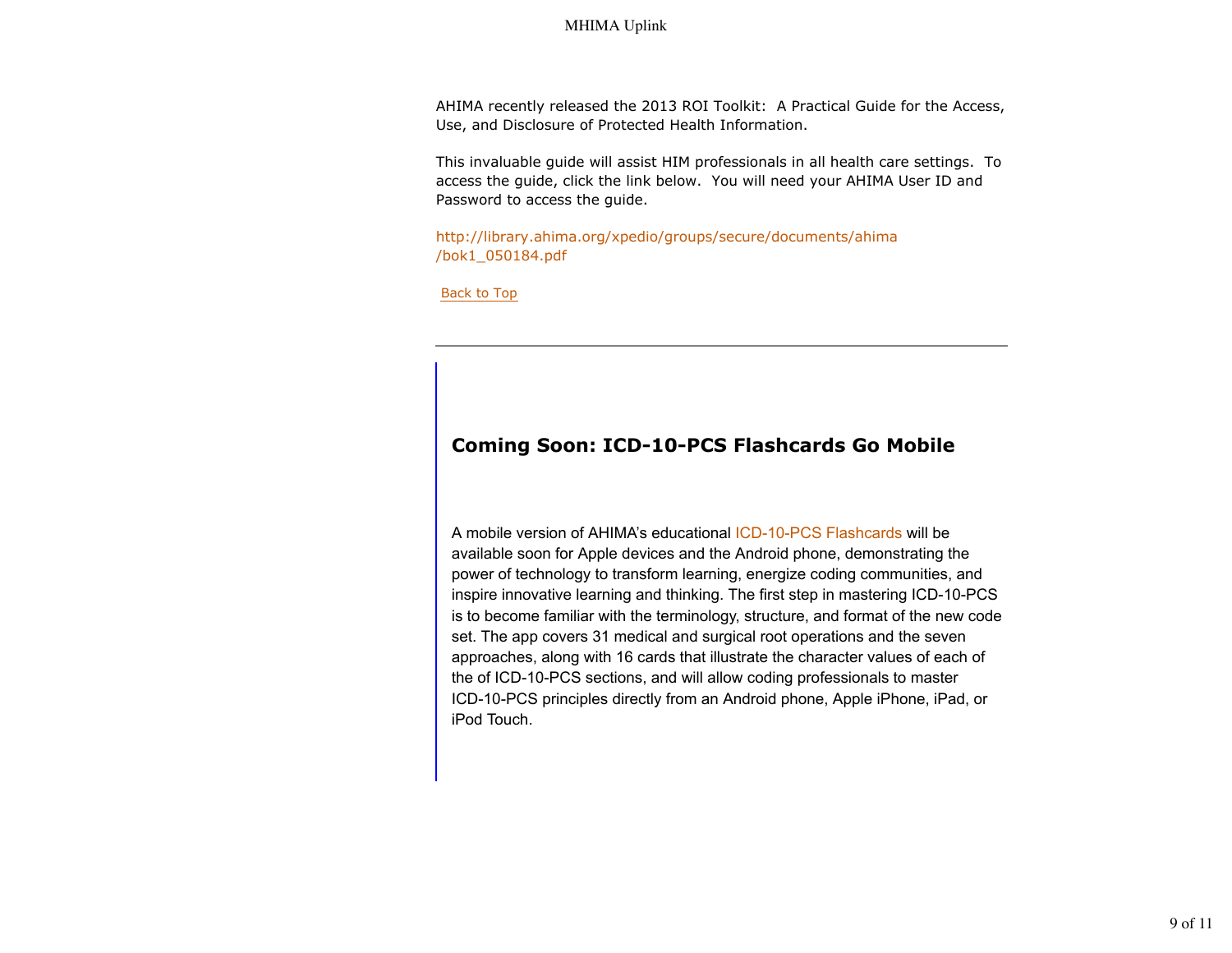#### Back to Top

# **Updated Maximum Charges for Patient Records - 2013**

The Minnesota Department of Health has published the **Maximum Charges for Patient Records** February 2013, confirming the annual determination of maximium charges for patient records. When section 144.292 of the Minnesota Statutes applies, the maximium charges for 2013 are \$1.30 per page for copy charges and \$17.21 for retrieval fees. Pursuant to statute, these limits do not apply to x-rays. The provider may charge a patient no more than the actual cost of reproducing x-rays, plus no more than \$10 for the time spent retrieving and copying the x-rays.

You can obtain a copy of the February 2013 document by clicking here.



Back to Top

 $(X)$  Unsubscribe  $(3)$  Communication Preferences

This email was sent to **[:contact\_email:]** by **[:queue\_from:]**.